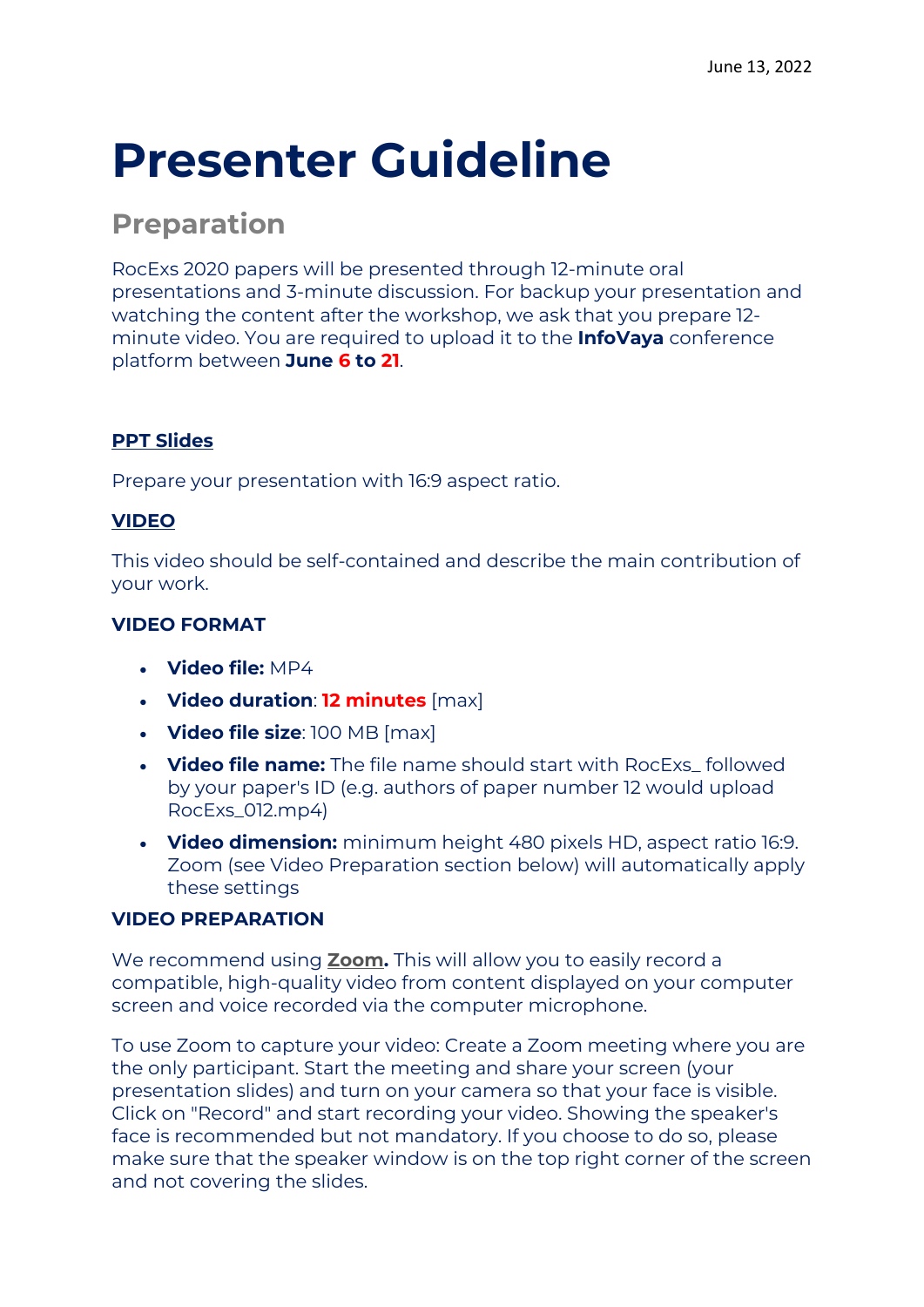You may find the following "IEEE Video Presentation Guidelines" useful:

[https://ieeetv.ieee.org/ieeetv-specials/recording-your-presentation-with](https://ieeetv.ieee.org/ieeetv-specials/recording-your-presentation-with-zoom)[zoom](https://ieeetv.ieee.org/ieeetv-specials/recording-your-presentation-with-zoom)

**Audio and captions:** Optionally, for accessibility, you could add closed captions in your video. To create closed captions using Zoom please see: [https://support.zoom.us/hc/en-us/articles/115004794983-Audio](https://www.icra2022.org/contribute/logos-templates)[transcription-for-cloud-recordings](https://www.icra2022.org/contribute/logos-templates)

**File size:** We additionally recommend using the free tool Handbrake [\(https://handbrake.fr/\)](https://handbrake.fr/) to reduce the size of your video. This will make your video upload much faster.

To reduce your video file size:

(a) Drag and drop your video file into an open Handbrake window.

(b) Click on "Video" and check that the "Constant Quality" has a RF value around 22.

(c) Click on the green "Start" button.

#### **VIDEO SUBMISSION**

You will submit your video on the InfoVaya platform. It will become available to you on **June 1**. To submit your video, please follow the steps below:

(1) Go to https://events.infovaya.com/event?id=97

| <b>Events</b>                                                                                                                     | $\boxdot$ Contact Us                                                                                | $\Rightarrow$ Log in                                                                                                                                                                                                                                                                                                                                                                                                                                                                                                                                                                                                                                                                                                                                                                                                                                                                                                                                                                                                                                                                                                                                                                                                                                                                                                                                                                                                                                                                                                                                                                                  |                                                                                                    |                                                                            |
|-----------------------------------------------------------------------------------------------------------------------------------|-----------------------------------------------------------------------------------------------------|-------------------------------------------------------------------------------------------------------------------------------------------------------------------------------------------------------------------------------------------------------------------------------------------------------------------------------------------------------------------------------------------------------------------------------------------------------------------------------------------------------------------------------------------------------------------------------------------------------------------------------------------------------------------------------------------------------------------------------------------------------------------------------------------------------------------------------------------------------------------------------------------------------------------------------------------------------------------------------------------------------------------------------------------------------------------------------------------------------------------------------------------------------------------------------------------------------------------------------------------------------------------------------------------------------------------------------------------------------------------------------------------------------------------------------------------------------------------------------------------------------------------------------------------------------------------------------------------------------|----------------------------------------------------------------------------------------------------|----------------------------------------------------------------------------|
| RocExs 2020 @ Main                                                                                                                |                                                                                                     |                                                                                                                                                                                                                                                                                                                                                                                                                                                                                                                                                                                                                                                                                                                                                                                                                                                                                                                                                                                                                                                                                                                                                                                                                                                                                                                                                                                                                                                                                                                                                                                                       |                                                                                                    |                                                                            |
|                                                                                                                                   | <b>RocExs</b><br>7th Interdisciplinary Workshop on<br><b>Rockfall Protection</b><br>28-30 June 2022 | 7th Interdisciplinary Workshop on Rockfall Protection<br>June 28th 2022 - June 30th 2022<br>• Conference Hall - Hokkaido University, JAPAN<br>[2] Event Website . Committee Webpage . Registration Webpage                                                                                                                                                                                                                                                                                                                                                                                                                                                                                                                                                                                                                                                                                                                                                                                                                                                                                                                                                                                                                                                                                                                                                                                                                                                                                                                                                                                            |                                                                                                    | 2<br>Log in with email (the same email you<br>used to submit your paper to |
| <b>Email Address</b><br>Password<br>Stay Logged in $\boxed{\checkmark}$<br>Log in $\Rightarrow$<br>Logging in for the first time? |                                                                                                     | $\equiv$ Summary<br>Rockfalls are frequent and damaging hazard in mountainous regions and coastal cliffs. They are also frequent in<br>cut slopes of the transportation corridors, in quarries and other excavations. Significant progress has been<br>achieved in the last decades, particularly in the characterization of the rock masses at the potential rockfall<br>sources, in detecting premonitory instability features and monitoring of displacements, in the rockfall modeling<br>and in the design of both protective and stabilization measures. The analysis and management of the rockfall<br>hazard and risk often regulres a multidisciplinary approach. The aim of the workshop is to bring together earth<br>scientists, engineers, practitioners, decision makers and end-users, in order to discuss and evaluate new<br>methods, models and approaches for the analysis and management of the rockfalls that have been recently<br>developed.<br>Previous workshops were held in Japan (Kanazawa 1999), France (Vaujany 2005, organized by Irstea), Switzerland<br>(Morschach 2008, organised by WSL, ETHZ und EPFL), Austria (Innsbruck-Igls 2011, organized by the Geological<br>Service of the Austrian Torrent and Avalanche Control), Italy (Lecco 2014, organized by the Politecnico di Milano,<br>Università degli Studi di Milano-Bicocca and Ordine degli Ingegneri della Provincia di Lecco) and Spain (Barcelona<br>2017, reanized by the Rockfall Expert Network the Universitet Politecnica de Catalunya and the Institut<br>Cartogràfic i Geològic de Catalunya). | RocExs2022) and password. First-time<br>users, please click on "Logging in for<br>the first time?" |                                                                            |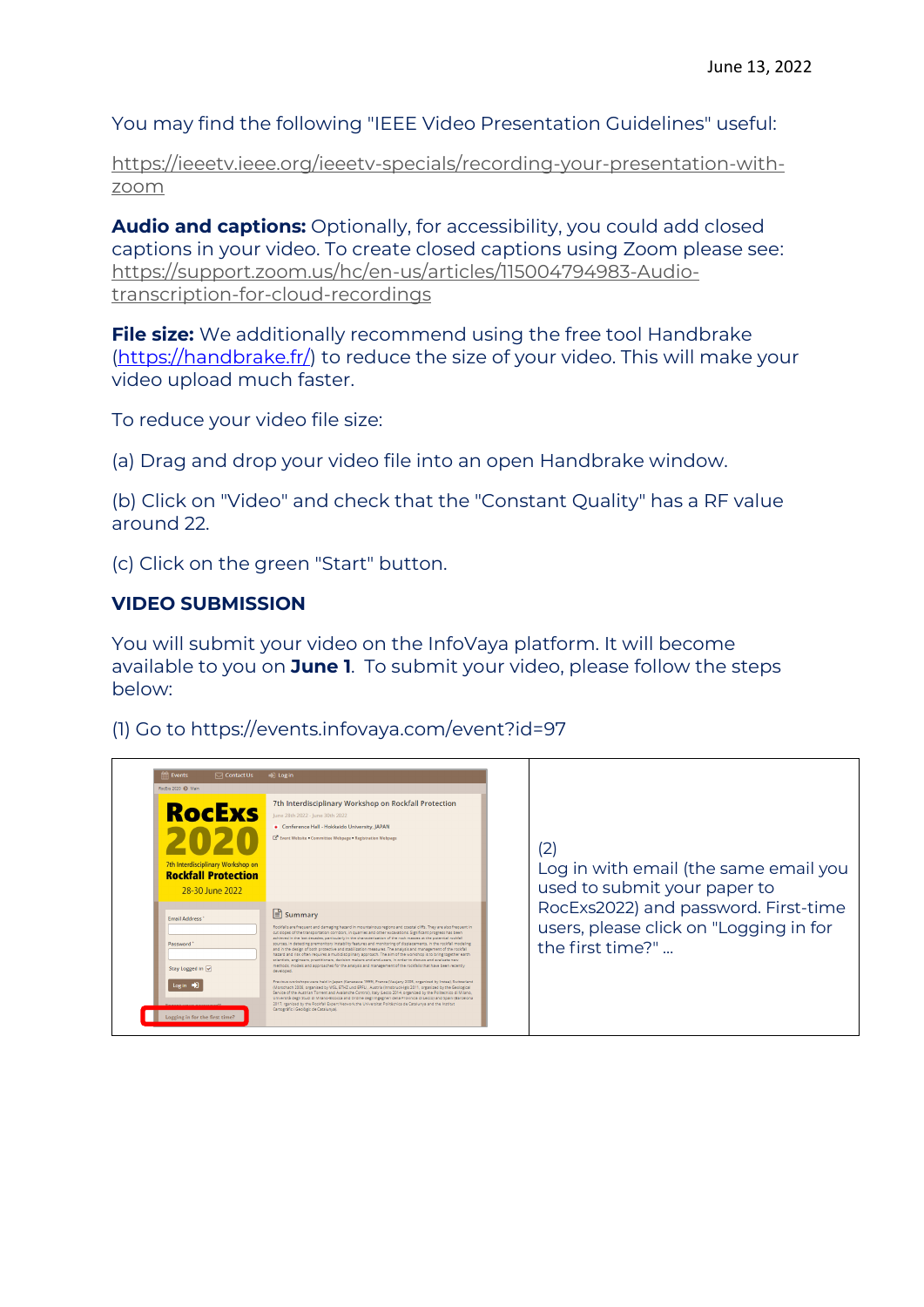| INF(JVAY)<br>$\boxdot$ Contact Us<br>D Log in<br><b>Events</b><br><b><math>\clubsuit</math></b> Set new password<br>New Password*<br><br><b>Confirm New Password</b><br><br>Change Password<br>the Events<br>$\boxdot$ Contact Us<br>$\bigtriangledown$ Log in<br>lo,o<br><b>INFOVAYA</b><br><b>Privacy Policy</b><br>@ 2022 Infovaya                                                                                                                                                                                                                                                                                                                                                                          | (3)<br>and follow the instructions therein to<br>set your password. An email will be<br>sent to you with a link that will take<br>you to the "Set new password" page.                                                                                                                                                                                 |
|----------------------------------------------------------------------------------------------------------------------------------------------------------------------------------------------------------------------------------------------------------------------------------------------------------------------------------------------------------------------------------------------------------------------------------------------------------------------------------------------------------------------------------------------------------------------------------------------------------------------------------------------------------------------------------------------------------------|-------------------------------------------------------------------------------------------------------------------------------------------------------------------------------------------------------------------------------------------------------------------------------------------------------------------------------------------------------|
| NFOVA<br>$\boxdot$ Contact Us<br>Events<br>D Log in<br>Your new password has been set successfully!<br>Log in to Infovaya<br><b>Email Address</b><br>Password <sup>*</sup><br>Stay Logged in ☑<br>Log in 1<br>Forgot your password?<br>Logging in for the first time?                                                                                                                                                                                                                                                                                                                                                                                                                                          | (4)<br>Complete!                                                                                                                                                                                                                                                                                                                                      |
| Settings @ Help <sup>b</sup> Sign Out<br>$\bullet$ .<br>$\alpha$<br><b>INFOVAYA</b><br>备 Home<br><sup>O</sup> My Activity<br>$\Box$ Inbox<br><b>Rocexs Operator</b><br>My Events<br>RocExs2020 Registration Office<br><b>JUN</b><br>7th Interdisciplinary Workshop on Rockfall Protection<br><b>RocExs</b><br>$\frac{28}{2022}$<br>28 Jun - 30 Jun 2022<br>2020<br><b>A</b> Action Required<br>Featured Events<br>40th IEEE International Conference on Robotics and<br>MAY<br>Automation<br>29<br>29 May - 3 Jun 2023<br>London, United Kingdom<br>2023<br>35th IEEE/RSI International Conference on Intelligent<br>OCT<br>Robots and Systems<br>$\frac{1}{2}$ in $\frac{1}{2}$<br>23<br>23 Oct - 27 Oct 2022 | (5)<br>Click on your presentation title under<br>"Action Required"                                                                                                                                                                                                                                                                                    |
| Elli Admin C Settings THelp + Sign Out<br>$\bullet$<br>$\alpha$<br><b>INFOVAYA</b><br>Sessions<br><b>Presentations</b> Companies<br>월 Users<br><b>Events</b><br><b>SI Partnerships</b><br>Admin @ Presentations @ Edit Presentation @ Videos<br>Video<br><b><i>P</i></b> Details<br>No videos found<br>警 Contributors<br>Sessions<br><b>B</b> Full Paper<br><sup>Q</sup> Slides<br><b>b</b> Poster<br><sup>8</sup> Supporting Info<br><sup>%</sup> Exhibit Materials<br><b>El</b> videos<br>Upload Video<br>Please upload your presentation video (Format: mp4 - max size: 150MB)<br>Select files to upload<br><b>Orop files her</b>                                                                           | (6)<br>Click on the "Videos" tab.<br>Drag and drop your video file in the<br>"Upload Video" area. Wait on the page<br>until you see "Video successfully<br>uploaded" message. Your idea will<br>appear on the system within 30<br>minutes.<br>Uploading any additional materials<br>(e.g. slides, posters, representative<br>image, etc) is optional. |